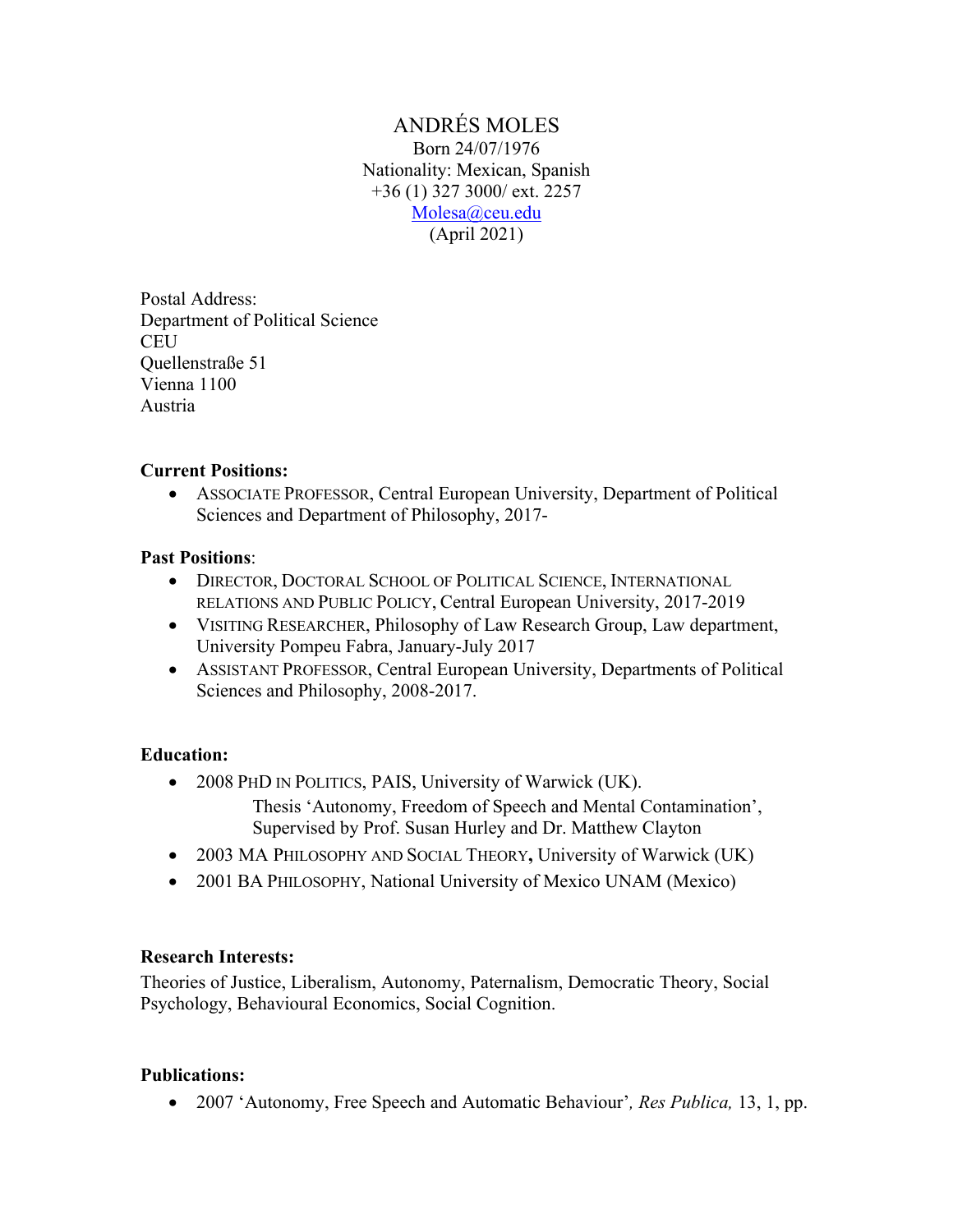53-75.

- 2011 'Expressive Interest and the Integrity of Hate Speakers', *Politics in Central Europe*, 6, 3, pp.18-38.
- 2013 'Libéralis semlegesség, legitimitás és autonómia', in Kovács, K. and A. Tóth (eds.) *Lehetséges*, Kalligram: Bratislava, 85-108. (Liberal Neutrality, Legitimacy and Autonomy)
- 2013 'Review of Jonathan Quong's *Liberalism without Perfection*', *Journal of Applied Philosophy*, 30, 1, pp. 103-105.
- 2014 'Disagreement and Legitimacy' (with Zoltan Miklosi), *Res Publica*, 20, 1, pp. 1-8.
- 2014 'Political Obligation, and the Site and Scope of Justice' in Dainton, B. and H. Robinson (eds.) *The Bloomsbury Companion to Analytical Philosophy*, (London: Bloomsbury, pp. 500-522).
- 2014 'The Public Ecology of Freedom of Association' *Res Publica*, 20, 1, pp. 85- 103.
- 2015 'Nudging for Liberals', *Social Theory and Practice*, 41, 4, pp. 644-667.
- 2016 'Multiculturalismo: Justicia correctiva, no distributiva', in Muñoz, L. (ed.) *Aproximaciones teóricas y prácticas a la diversidad cultural*, (México DF: CIALC-UNAM), forthcoming.
- 2016 'Normativity, Equal Access to Biotechnologies, and Anti-Perfectionism', *Etica & Politica / Ethics & Politics*, 28, 3, pp. 383-95.
- 2017 'Discrimination and Desert', K. Lippert Rasmussen (ed.) *The Routledge Handbook on Discrimination*, (Oxford: Routledge, pp. 119-131).
- 2018 with Matthew Clayton, 'Neurointerventions, Morality, and Children' in D. Birks and T. Douglas (eds.) *Treatment for Crime*, (Oxford: Oxford University Press, pp. 235-251).
- 2019 with Tom Parr, 'Distributions and Relations: An Hybrid Account', *Political Studies*, 67, 1, pp. 32-148. https://doi.org/10.1177/0032321718755589

# **Other Publications**:

• 2019 with Cameran Ashraf, "Surviving the Fight for Academic Freedom: The Case of CEU", in Stefaan Smis, Aurelie Duchateau & Alexandra Duarte (eds .), *Promoting Core Higher Education Values. Perspectives from the Field*, Brussels, Academic Refuge Project, 2019. Available at: http://www.unicanetwork.eu/sites/default/files/e-handbook\_final.pdf

## **Working Papers:**

• 'Exclusion, Associational Freedom and Equal Respect' Respect Working Project Series, 4/2010

## **Work in Progress:**

• Paternalism and the Distribution of Autonomy.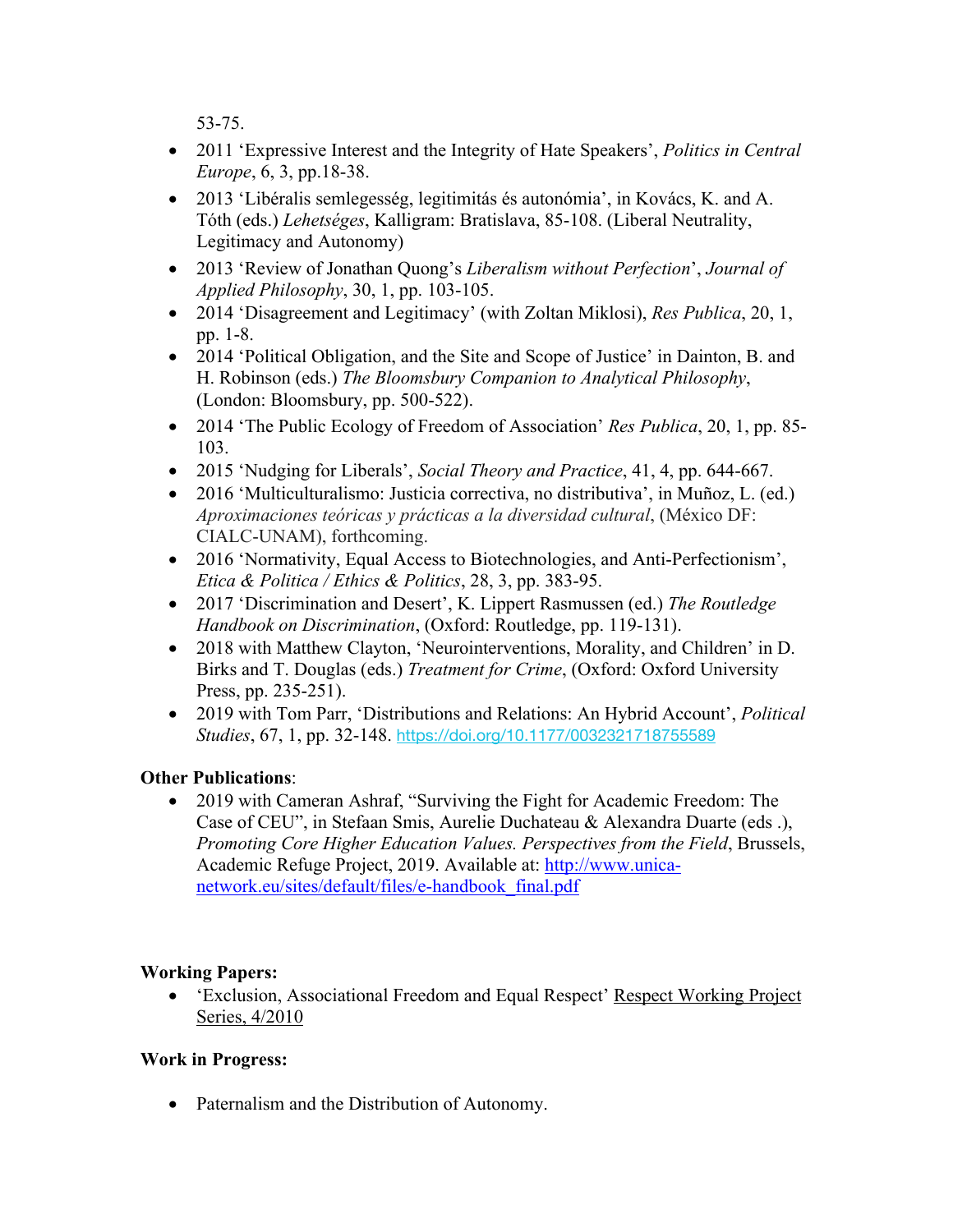- Recreational Drugs and Harm prevention (with Enrique Camacho)
- Private Discrimination (with Tom Parr)
- Varieties of luck egalitarianism

### **Teaching Experience:**

- 'Political Theory from Hobbes', Part-time Teaching Assistant, University of Warwick, (2004-2007)
- 'Introduction to Politics', Part-time Teaching Assistant, University of Warwick, (2007)
- 'Explanations in Social Sciences' (with Dr. Edward Page, MA Module, University of Warwick (2007).
- 'Foundational Political Philosophy', PolSci, CEU (2008)
- 'Contemporary Debates in Moral and Political Philosophy', Department of Philosophy, CEU (2009)
- Political Philosophy II: Explanations in Social Sciences, PolSci, CEU. (2008-2010), in 2011, 2012, Co-taught with Christophe Heintz
- Political Theory. Cognitive Science and Policy Making: Nudging (Co-taught with Christophe Heintz), 4 credits, PolSci, CEU, 2014-2016,
- Introduction to Political Philosophy. PolSci, CEU, (2009-2020).
- Foundations of Political Philosophy, PolSci, CEU, 2014
- Killing. Department of Philosophy, CEU (2010, 2011, 2013, 2019)
- Parfit on *What Matters*. Department of Philosophy, CEU (2010).
- Modern Political Thought, PolSci, CEU (2011, 2012, 2014)
- Autonomy, Department of Philosophy, CEU, (2012)
- Reading seminar on Raz's *The Morality of Freedom*, Department of Philosophy, CEU, 2015
- War, Department of Philosophy, 2 credits, CEU (2016, 2018, 2020)
- War, Department of Philosophy, 2 credits \*fully on-line), CEU (2020)
- Political Institutions, 4 credits, Doctoral School in Political Science. CEU, (2018-2019)
- Political Concepts and Ideologies, 2 credits, course for PPE, 2020
- Economic Inequality, 2 credits, University wide course, 2019, 2020
- "Methods in Political Theory and Normative Analysis", ECPR Summer School in Methods, ECPR, CEU, Budapest 2017, 2018, 2019

## **Lectures and Conferences:**

• "Private Discrimination", Hungarian Academy of Sciences, Budapest,2019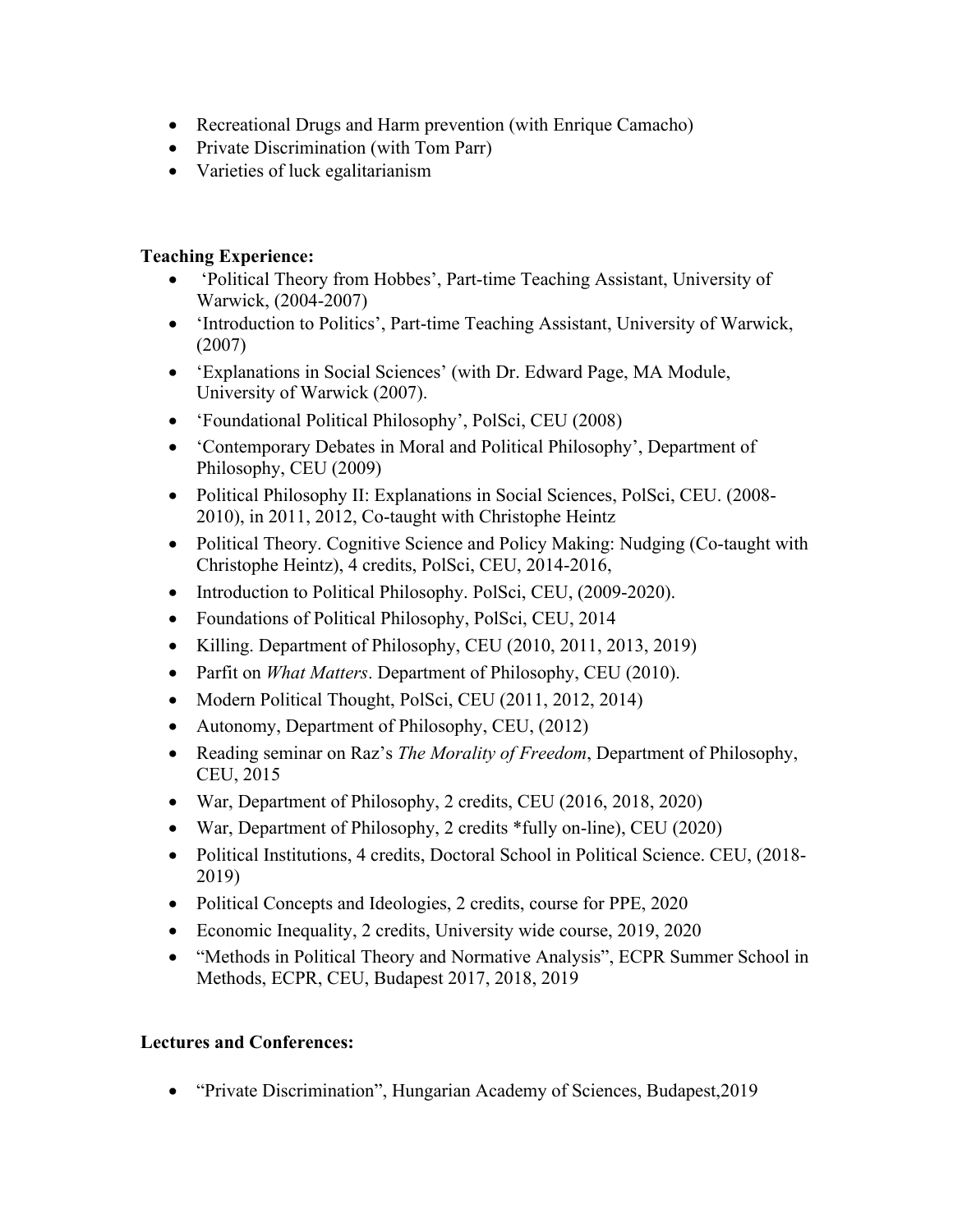- "Paternalism and the Distribution of Autonomy", Festival of Ideas: Festival Harder, UPF, 2017, Law and Philosophy Research Group, UPF, 2017, Philosophy Colloquium, 2018, MANCEPT workshops 2018
- "Children, Morality, and Neuro-interventions", Departmental Seminar, PolSci, CEU, 2015.
- 'Paternalism and the Distribution of Autonomy', Institute of Philosophy, Belgrade, 2015.
- Round table: 'What's Left of Liberalism in Easter Europe'', Belgrade, 2015.
- 'Policy-making in the Age of Cognitive Science', Faculty seminars series, CEU, 2015 (with Christophe Heintz).
- 'Nudging for Liberals', Democracy, Identity, European Integration, University of Rijeka, 2014.
- 'Content-based and content-neutral regulations of speech', 'Would you Ban Hate Speech?' Conference, CMCS, CEU, 2013.
- 'Nudge, Manipulation and Anti-perfectionism', MANCEPT workshops, Manchester University, 2013.
- The Legitimacy of Nudge Paternalism', Research Seminar, PoliSci, CEU, 2013.
- Round table –'What Methods Should a PhD Student in Political Science be Familiar With?' Academic Practice Workshop for the Doctoral School in Political Science, CEU, 2012.
- 'The Social and Public Ecology of Freedom of Association' Conference on Democracy and Legitimacy: Dealing with Extremism, Budapest (July, 2010).
- 'Exclusion, Associational Freedom and Equal Respect', RESPECT Research Project Workshop, Copenhagen, (June, 2010).
- 'Dworkin, Integrity and Hate Speakers', SoPhA Conference, Geneva, (Sep, 2009).
- 'Dworkin, Integrity and Hate Speakers', Seminar Series, Department of Philosophy, CEU, (Nov, 2008).
- 'Freedom of Association, Free Speech and the Public and Private Distinction', Eighth Annual Conference in Political Theory, University of Warwick, (February, 2006).
- 'Autonomy. Freedom of Expression and Automatic Behaviour' ALSP Annual Conference, University of Strathclyde, (June, 2005).
- 'Autonomy and Automatic Behaviour: Some Limits on the Ideal Theory', Seventh Annual Conference in Political Theory, University of Warwick, (May, 2005).
- 'A Reassessment of T. Scanlon's 'Millian Principle'', Sixth Annual Conference in Political Theory, University of Warwick, (May, 2004).

#### **Refereeing:**

*Environmental Politics*, *Journal for Applied Philosophy, European Journal of Political Theory, The Review of Philosophy and Psychology, Crítica, CEU Journal of Political*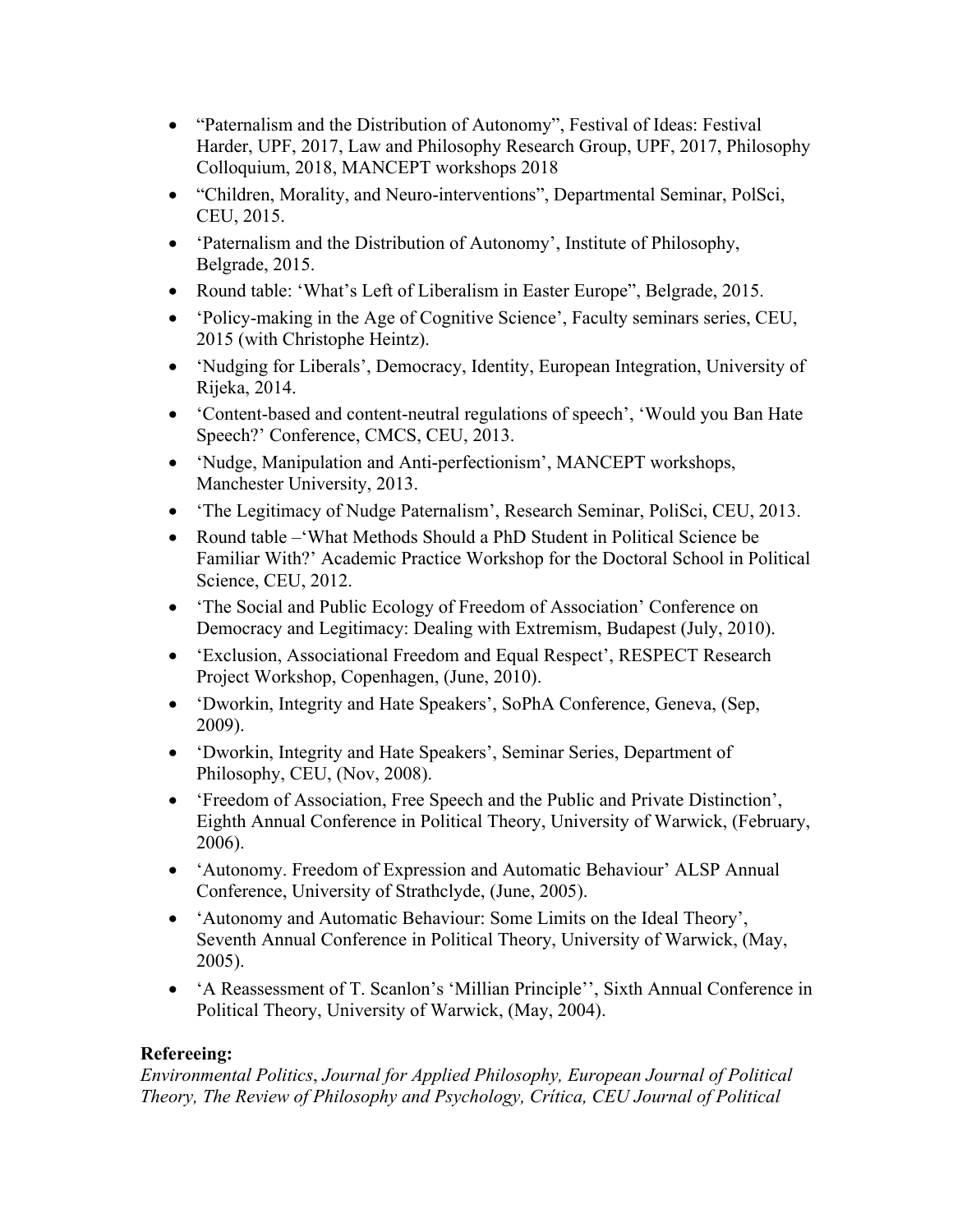*Science, Politikon, Dianoia, Routledge, The South African Journal of Philosophy, Contemporary Political Theory, Ratio Juris.*

• Editorial advisor of *Ethics & Politics* (http://www2.units.it/etica/)

### **Awards:**

- 2009 SCOPES Program for the SoPhA Conference, 1,000 CHF.
- 2004-2007 CONACyT. PhD Scholarship, Fees and Maintenance for 4 years, Award approximate to £ 51,000

### **Other:**

- Senate member, CEU, 2019-2022
- Member of Equal opportunity and gender equality committee, 2019-
- Member of CEU's disciplinary committee, 2018-
- Committee for the 'Governance' team, CEU, 2015.
- Political Theory track representative, Doctoral School of Political Science, CEU (2009-2012, 2014-2015, 2019-2020).
- Committee for external review of the Department of Political Science, CEU, 2014
- Ad-hoc committee to review the Faculty Compendium (2012)
- Organizer of
	- o (with Zoltán Miklosi and Peter Molnar): 'Democracy and Legitimacy: Dealing with Extremism', (Budapest 2010);
	- o Summer School on Justice: Theory and Applications, (Budapest 2011, with Zoltan Miklosi and Orsi Reich);
	- o 'On the Scope of distributive Justice: relational and non-relational views (Budapest 2012, with Eszter Kollar, Zoltan Miklosi and Orsi Reich). Cofunded by the Global Justice Network.
	- $\circ$  2<sup>nd</sup> Summer School on Justice: Theory and Applications, (Budapest 2013, with Kasper Lippert-Rasmusen, Zoltan Miklosi and Orsi Reich). Cofounded by SAP.
	- o (with Marko Konjovic and Anton Markoc) 'The Values of Liberal Democracy: Themes from Joseph Raz's Political Philosophy', Budapest April 2016.
	- o (with Tom Parr), Summer of School on "The Ethics of Discrimination", CEU July 2019
- Invited instructor at the 'Applied Philosophy' Summer School, CEU, 2014.
- Member of the selection committee for the Institute of Advanced Studies in Budapest (2012-2015).
- Hiring committee for the Ethics position (Dept. of Philosophy and SPP) April, May 2012.
- Hiring committee (Dept of Philosophy, 2014)
- Co-founder of POLEMO (research group in Political, Legal and Moral Theory).
- 2010-2011 Member of RESPECT, European Commission's Seventh Framework Programme (SSH-2009-3.3.1).